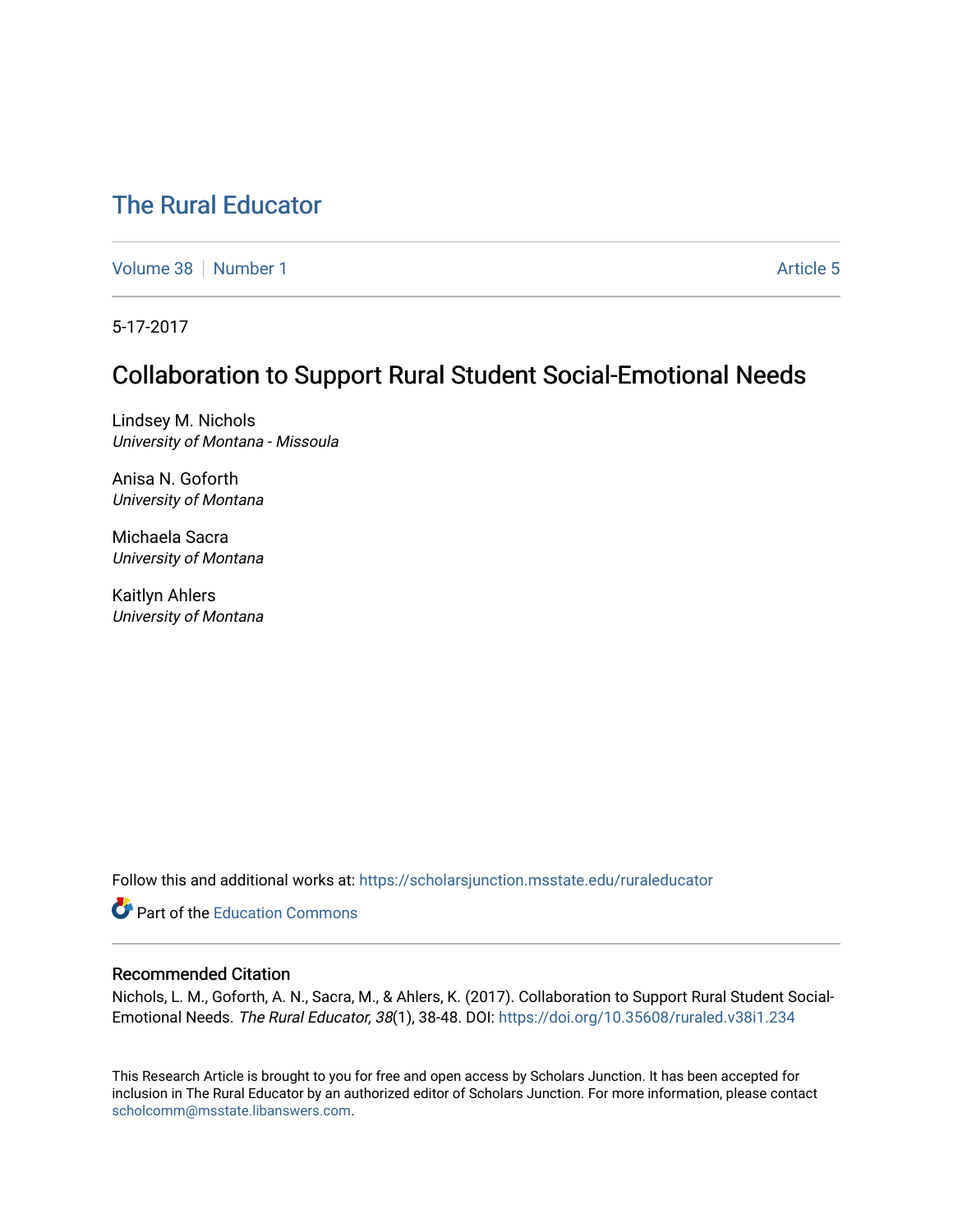# **Collaboration to Support Rural Student Social-Emotional Needs**

**Lindsey M. Nichols**

**Anisa N. Goforth**

**Michaela Sacra**

## **Kaitlyn Ahlers**

*University of Montana*

*There is a growing emphasis in U.S. schools to focus on the social-emotional issues of rural students. Specifically, the effect of mental health issues on school success underscores the importance of collaboration between, and among, educators and specialized support personnel (SSP; e.g., school counselors). In rural areas, school counselors and school psychologists are positioned to assist students and their families to provide support within and surrounding the school environment. The purpose of this paper is to: (1) discuss students' social-emotional needs and SSP-educator collaboration in the context of rural schools, and (2) to discuss promising and best practices in collaboration to address students' social-emotional well-being.*

**Keywords:** school counselors, school psychologists, rural, educators

Schools have an increasingly important role in the provision of reliable and consistent socialemotional services for students (Skalski & Smith, 2006). Approximately 13-20% of children and adolescents in the United States experience some sort of mental disorder (Merikangas et al., 2010). The high rates of mental health issues have been shown to have significant effects on academic performance, including increases in high school drop-out rates (Cornell, Gregory, Huang, & Fan, 2013) and declines in overall GPAs and academic engagement (Juvonen, Wang, & Espinoza, 2011).

The challenges of providing adequate socialemotional supports are especially notable in rural communities. Nearly 8 million people living in rural areas meet the poverty threshold, with approximately 20% of children in poverty living in rural areas (U.S. Department of Agriculture Economic Research Services [ERS], 2014). Compared to urban children, rural children are also at greater risk for mental health problems and have less access to mental health care (Moore et al., 2005). On the other hand, rural communities are often characterized as small and tight-knit, and rural schools are often a center for community activity, facilitating a sense of connectedness and fostering resiliency in students (Beebe-Frankenberger & Goforth, 2014).

Rural teachers, administrators, school-based mental health and other support personnel (e.g., speech language pathologists, nurses) have an important role to play in fostering students' resiliency and improving their social-emotional well-being. Collaboration between educators and school-based mental health personnel like school counselors and school psychologists is critical in ensuring that students are receiving social-emotional support to benefit their learning. Although school psychologists and school counselors are conceptualized as educators in schools, for the purposes of this article, we identify "educators" as special and general education teachers and administrators (e.g., principals). Further, in this article we define "specialized support personnel" as school-based mental health professionals (e.g., school psychologists, school counselors) who are school employees and who also play a role in providing social-emotional supports to all students in the school setting. We recognize that many schools have also contracted to work with community based mental health behavior specialists and therapists within the schools, however, that partnership is beyond the scope of this article.

There may be a variety of obstacles that affect SSP and educators' ability to collaborate, including concerns about professional "turf," lack of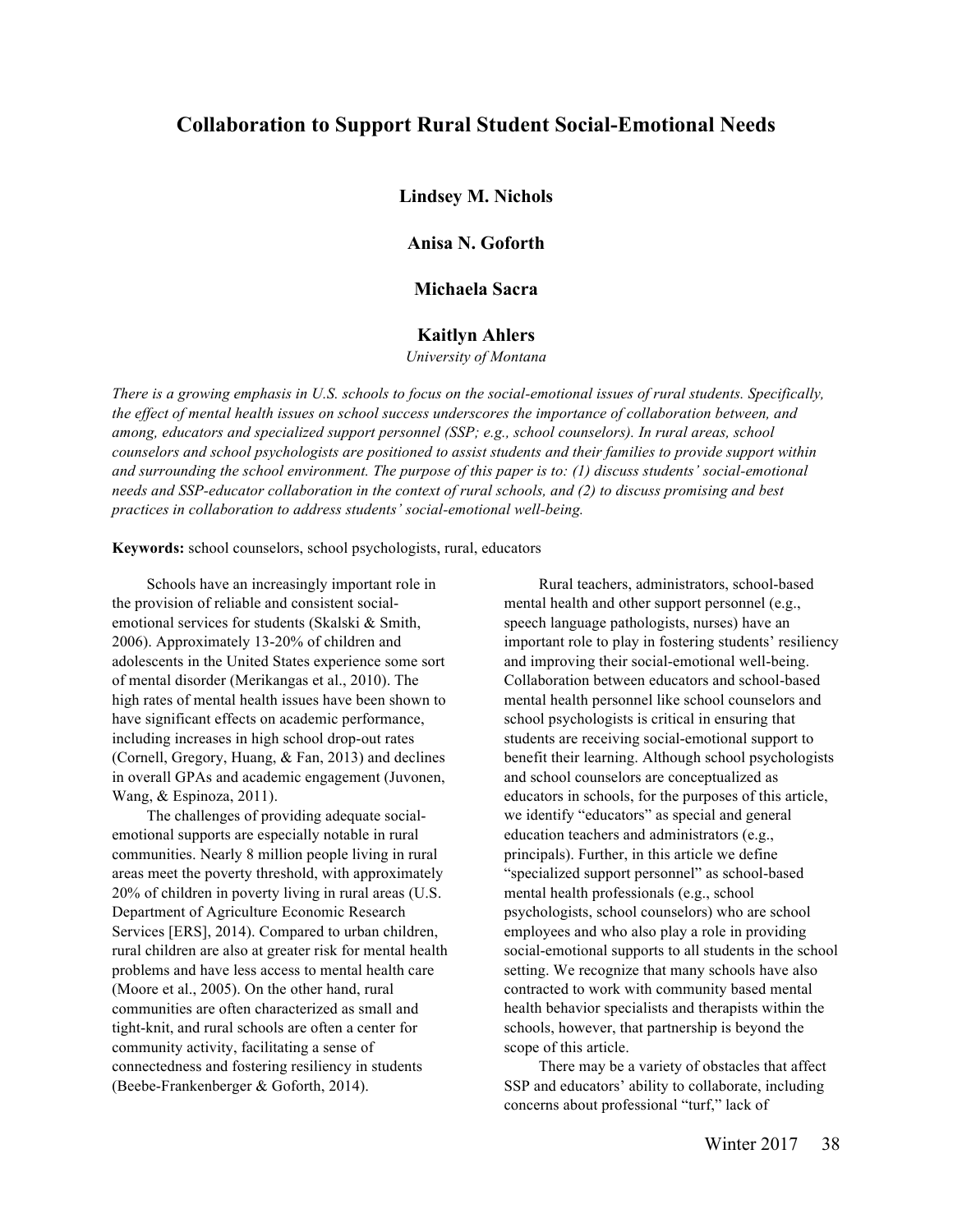knowledge about the skills and competencies each professional has to contribute, limited time and resources, and consultation guidelines (Choi, Whitney, Korcuska, & Proctor, 2008). The purpose of this paper is to 1) discuss students' socialemotional needs and SSP-educator collaboration in the context of rural schools, and 2) to discuss best practices in collaboration to address students' socialemotional well-being.

#### **Students' Social-Emotional Needs**

Schools have become an important resource and provider in student mental health, especially given the rise of mental health issues among students. In fact, nearly 70 to 80% of youth who receive mental health services do so in the education context (Farmer, Burns, Phillips, Angold, & Costello, 2003). A 2013 Center for Disease Control report indicated that the most prevalent mental health disorders were Attention-deficit/Hyperactivity Disorder, depression, and conduct-related disorders (Perou et al., 2013). These rates of mental disorders are particularly concerning when considering that the report also indicated that suicide was the second leading cause of death among adolescents aged 12–17 years in 2010. It is clear that a high number of students in our schools are experiencing mental health problems and more resources are warranted.

Students in rural communities experience somewhat higher rates of mental health problems compared to their counterparts in other communities (Lenardson, Ziller, Lambert, Race, & Yousefian, 2010); however, rural children have less access to mental health care (Howell & McFeeters, 2008). Mental health stigma is also a significant concern for rural families. In fact, individuals who live in rural areas are less likely to seek health care, often due to fear of prejudice or community rejection (Murimi & Harpel, 2010). Further, children in rural areas experience higher rates of poverty (U.S. Department of Agriculture, 2013), which places these children at significantly greater risk of direct exposure to violence at school (Carlson, 2006).

Schools can play an important role in addressing students' mental health to support educational outcomes. Research has suggested that mental health issues early in life (e.g., aggression, internalizing symptoms) are associated with increased risk for poor academic achievement (Masten et al., 2005; Valdez, Lamber, & Lalongo, 2011). However, if mental health issues are addressed early in life through interventions, children are more likely to improve both mental health symptoms and academic achievement (Becker, Brandt, Stephan & Chorpita, 2013). In fact, school-based mental health programs in rural schools have shown to improve students' mental health symptoms and academic performance (Michael et al., 2013). Overall, addressing students' mental health can have longterm implications for their well-being in both school and in life.

### **SSP Collaboration with Rural Educators**

Specialized support personnel (SSP), such as school counselors and school psychologists, play an important role in providing academic and mental health support to students in rural schools. Generally, school counselors identify their roles in schools as serving the academic (e.g., study skills, planning), career (e.g., development, exploration), and socialemotional (e.g., bullying, grief and loss) needs of all students (ASCA, 2012; 2014). School counselors address each area using data-driven preventative and reactive services such as assessing school climate, classroom guidance, group and individual counseling, and crisis response. Similarly, school psychologists have an important role in the provision of services to students and their families. School psychologists provide data-based decisions through direct and indirect service delivery to students, families, and schools (NASP, 2010). School psychologists provide consultation (e.g., classroom management), assessment, and interventions for academic skills and mental health. Along with school counselors they also focus on school-wide practices to promote learning and family-school collaboration services.

The shared interest in students' socialemotional well-being aligns educators, school counselors and school psychologists; however, there are a number of challenges associated with how these professional roles are utilized in rural communities. First, one of the significant challenges that SSP experience is related to which professional is responsible for what aspect of mental health services. That is, there may be "turf wars" among support professionals and educators about who provides assessment and interventions to students in the school. School counselors and school psychologists have similar goals in supporting students' social and emotional well-being; however, there may be difficulties in deciding what services are provided by which professional.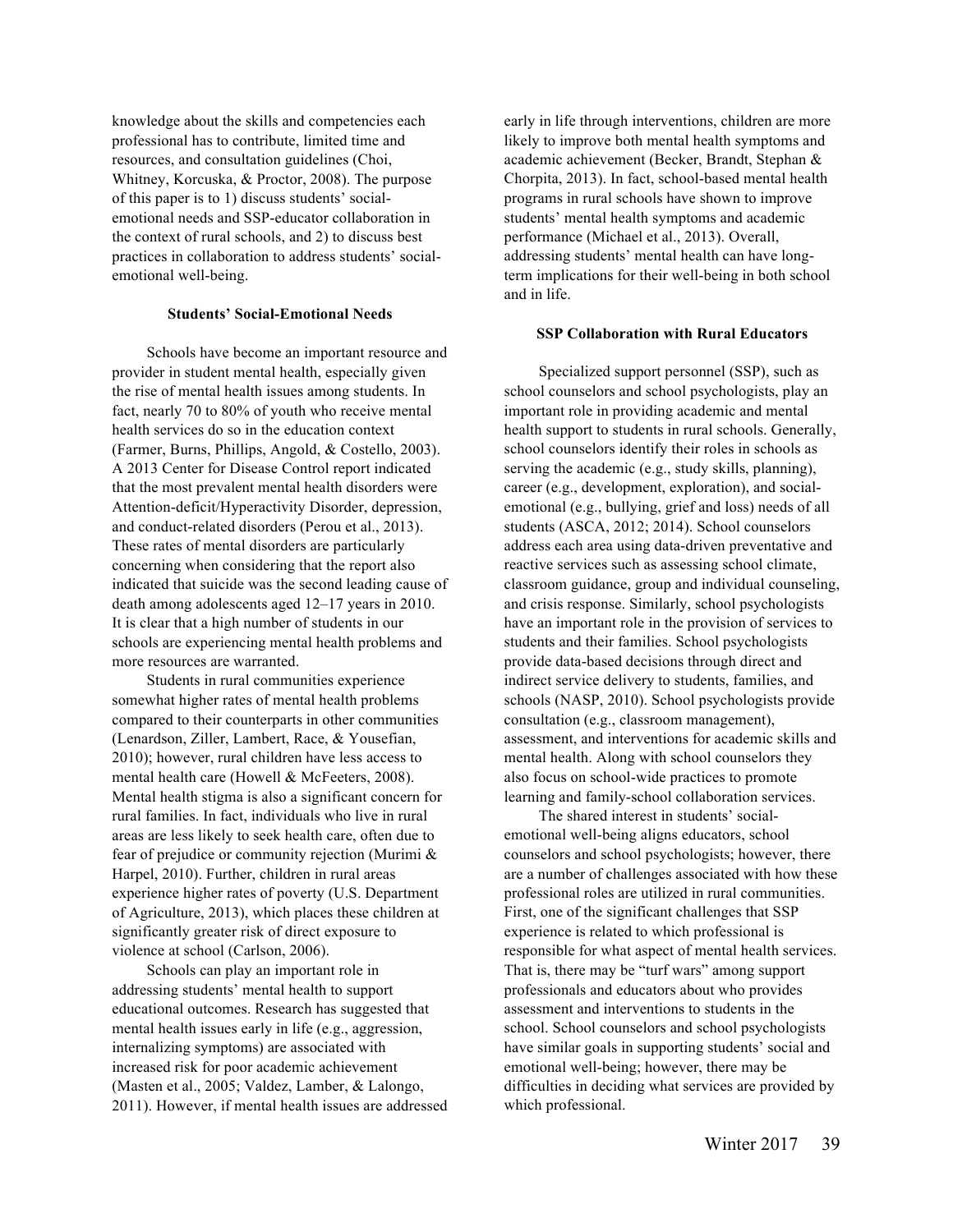This role confusion may be particularly enhanced in some rural schools that contract from outside behavioral therapists or specialists. These mental health professionals, not school personnel, may be tasked to conduct some, or perhaps even most, of the direct service with primarily high-need students (Butts, Casey, & Ewen, 2014). These practitioners may pose challenges for school's SSP because SSP may find themselves further from the direct counseling or intervention roles that they had originally envisioned as part of their daily responsibilities. Indeed, studies have found that the limited collaboration that occurs between specialized professionals may be enhanced if roles are more clearly delineated (Choi et al., 2008).

There are also additional challenges for school counselors and school psychologists in rural schools, particularly related to establishing connections and collaborations. In general, school counselors report that collaboration with other school professionals is relatively frequent and includes various stakeholders, including school psychologists (Gibbons, Diambra, & Buchanan, 2010); however, these collaborations were not defined as an "easy or smooth task" (p. 19). In particular, collaboration is difficult in schools where distance and schedules limit or prevent interaction. For example, when school counselors have rotating schedules across multiple schools, they may not have the opportunity to be physically present in the building at the same time to collaborate with education teams. The resulting limited interaction can decrease the ability for school counselors to clarify their roles and develop systemic guidelines to facilitate better communication with each other and the school staff (Choi et al., 2008).

Relatedly, rural school districts often contract through educational co-operatives because they are unable to afford a full or part-time school psychologist. As a result, school psychologists may have multiple schools, requiring them to primarily focus their services on assessment rather than intervention, and reducing the likelihood of establishing strong relationships with the students, parents or teachers at their schools. Consequently, many students in rural schools lack access to their school psychologist compared to those in suburban or urban schools.

Additionally, the yearly fluctuation of resources based on school budgets, such as personnel, socialemotional curricula, technology, and materials, may pressure all school professionals to take on multiple roles. Educators and support personnel may not be

able to collaborate effectively without the opportunity to discuss the social-emotional needs of students in the school, define expectations and roles within social-emotional services, or clarify ways to support each others' roles, while clarifying ways to access the various services.

A final challenge that can complicate the alliance between educators and SSP is the stigma associated with mental health. In general, there are perceptions that individuals with mental health problems are dangerous or that children's mental health problems are attributed to lack of appropriate parenting (Parcesepe & Cabassa, 2013). This stigma is particularly pronounced in rural communities, which are often characterized as being tight-knit (Wagenfeld, 2003). Adults in isolated rural areas report more stigma associated with seeking help for mental health problems compared to adults in other geographic areas (Stewart, Jameson, & Curtin, 2015). This stigma is particularly difficult because of the presence of "stigma by association" among families with children with emotional or behavioral problems (Heflingre, Walson, Mukolo, & Brannan, 2014). That is, families perceived that teachers and other community members viewed them in a more negative light (e.g., that their children were not as smart as other children). Families may not want to be seen entering a community mental health agency or have other community members know that their child is receiving services from a school counselor or school psychologist. In a qualitative study, Sutton & Pearson (2002) found that one of the primary challenges school counselors encountered in rural and small town culture was "a tendency to see such social problems as substance abuse, family deterioration, and crime as something that exist 'out there, but not here in our quiet town" (p. 270). Rural families may not perceive a problem exists, and in turn, not seek mental health services in schools.

Overall, SSP like school counselors and school psychologists have an important role in supporting students' social-emotional well-being in rural schools to benefit their learning and well-being. Despite the barriers that exist, such as challenges in professional responsibilities, mental health stigma, and fluctuation in school budgets and resources, school counselors and school psychologists are aligned in their shared interest in students' mental health and find ideal ways to address the need working in conjunction with their school colleagues.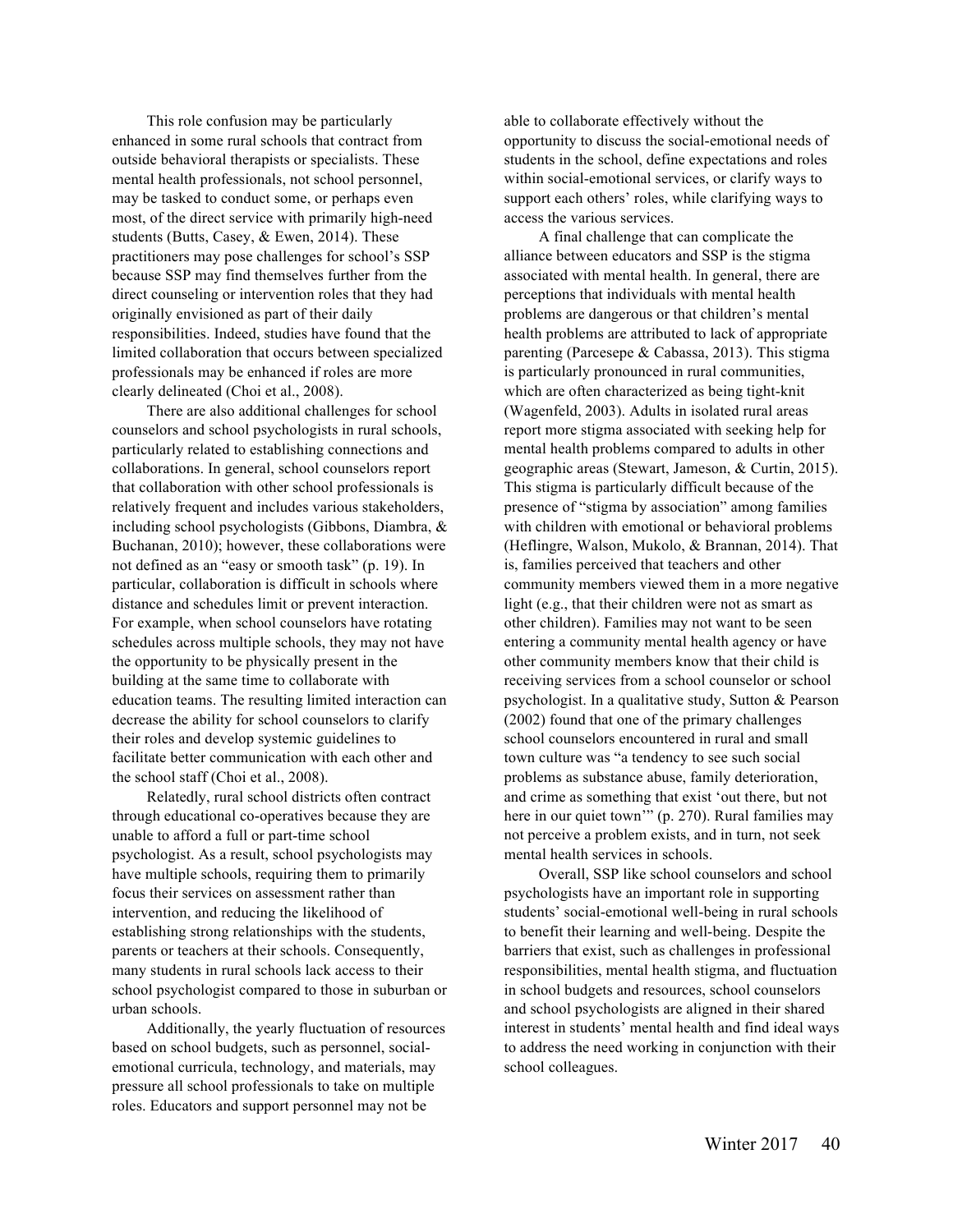## **Best Practices in Collaboration to Address Students' Social-Emotional Well-being**

Supporting students in rural schools to achieve their best requires collaboration between educators and SSP. Efficient and deliberate collaboration between school counselors and school psychologists is imperative because of their specialized training in student mental health (Zambrano, Castro-Villarreal, & Sullivan, 2012). In fact, professional standards of ASCA (2012) and NASP (2010) delineate the importance of collaboration within schools and across communities to support the achievement of students. However, without the alliance with the other school educators with their own knowledge and skills, the maximum benefits of any supports to students are lost. In the following section, we summarize specific, research-based practices related to collaboration between and across student support personnel and educators to address students' socialemotional needs. In particular, we highlight some specific examples of how schools in Montana, a rural state, have utilized these approaches to benefit students' social-emotional well-being.

### **Educator Training on Mental Health**

An important first step in supporting the socialemotional well-being of rural students is increasing educators' knowledge about students' mental health. Research studies have shown that one important factor that influenced teachers' readiness to assist students with mental health problems was their ability to understand their students' issues (Sisask et al., 2014). Furthermore, teachers and administrators received little, if any, training related to preventing or intervening for students with mental health concerns (Koller & Bertel, 2006). Consequently, teachers often feel underprepared to support student's socialemotional well-being (Reinke, Stormont, Herman, Puri, & Goel, 2011).

Teachers and administrators are often the first line of defense of students experiencing social, emotional, and behavior concerns, and although there may be an SSP in the school, teachers are more likely to encounter the day-to-day issues of their students. Programs such as *Parents and Teachers as Allies* (NAMI), *Youth Mental Health First Aid* (National Council for Behavioral Health), and *Mental Health Facilitation, Educator's Edition* (MHF-EE; NBCC-I, 2014), can be springboards for discussion and skills to support students' mental health in the teacher role.

Depending on the program, educators learn how to communicate more effectively with students to support the student's mental health and understand how to use the resources available in school to best meet the student's needs.

In Montana, MHF-EE has been implemented to meet the needs of rural educators. As a state, we have one of the highest suicide rates in the nation (Montana Department of Public Health & Human Services, 2016), yet a significant lack of resources. Rural educators noted that mental health is a stigmatized topic in their communities and they experienced challenges with how to support their students (Nichols, Goforth, Borntrager, Ahlers & Giuliani, 2014). The MHF-EE program was adapted from the original MHF training developed by NBCC-International**,** a division of the National Board for Certified Counselors, in response to foreign countries seeking a training for community members to become better informed helpers in addressing mental health needs. Educators attending that training found the information helpful, but not specific enough to the school context. Therefore, MHF-EE specifically focuses on preparing educators to be helpful in a wide range of difficult situations with a multicultural and multidisciplinary focus. Using lecture, discussion, and role play educators review 20 modules or topical areas on such areas as: understanding student's feelings; recognizing stress, distress, and disorder; communicating in MHF (e.g., types of questions, reflection, active listening); working with child maltreatment; and making referrals and consulting with helping professionals.

Consequently, after participating in the 30-hour MHF-EE program, rural educators felt empowered within their roles to better address student social and emotional needs. For example, teachers reported that reinforcement of basic communication skills was helpful in their professional and personal interactions (Nichols et al., 2014). Through the MHF-EE program, they learned ways to listen to their students and rephrase questions, which subsequently allowed them to de-escalate challenging situations. With these skills and perspectives, teachers expressed more confidence in seeking additional, appropriate resources for support.

Providing access to informational and skill programs like MHF-EE, SSP could collaborate with other educators in the school to create an opportunity for consultation on specific mental health topics and communication skills, while also collaborating to reduce stigma and empower all educators within their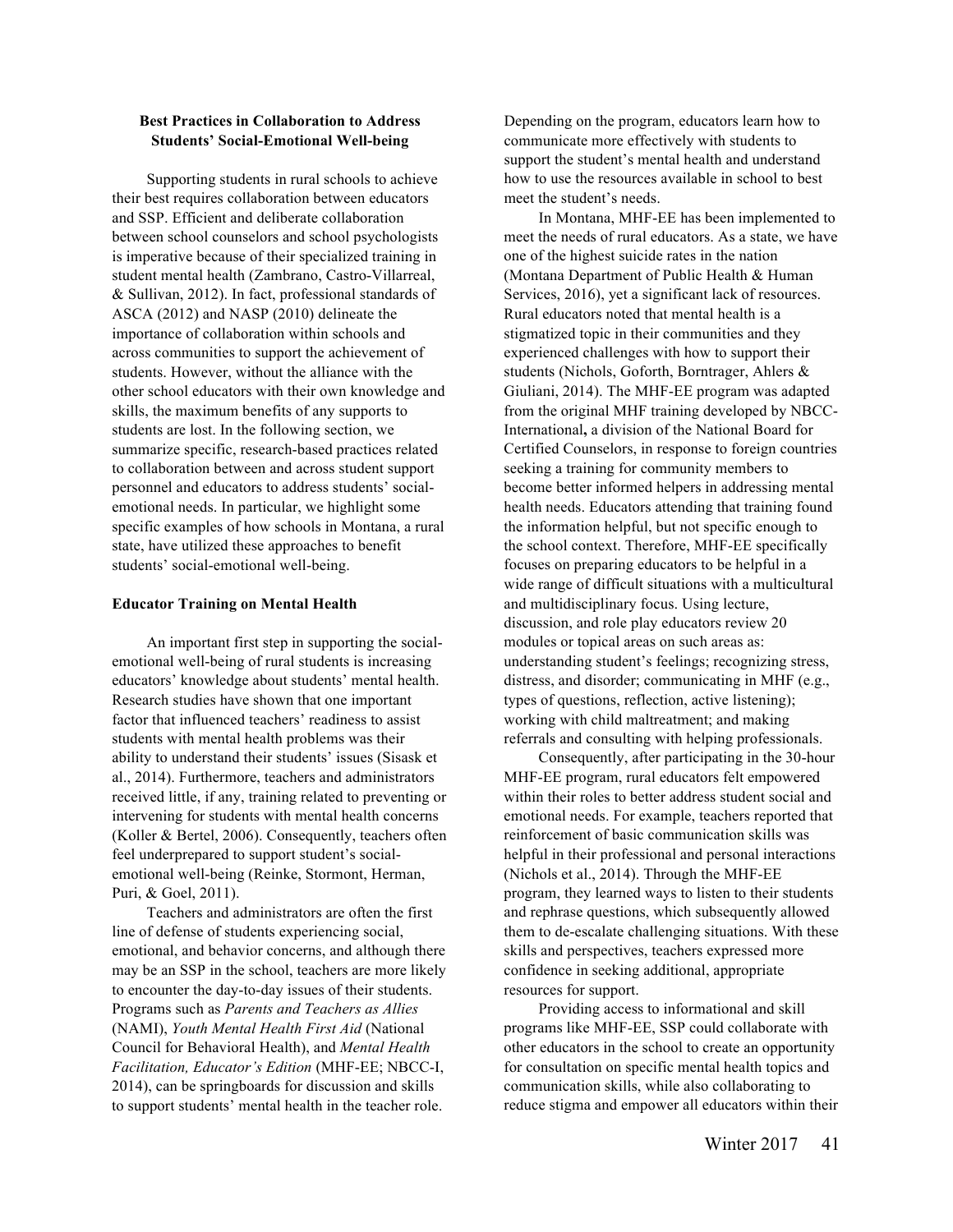role. Collaboration could also include resource mapping (see the National Center on Secondary Education and Transition, 2005) to partner and collaborate with other helpful resources, in consultation with their SSP, such as Job Corps, local faith-based organizations, and various non-profits serving children and families including reliable online resources such as the Collaborative for Academic, Emotional, and Social Learning (CASEL) across levels.

### **Multi-tiered Systems of Support**

SSP and educators could work together to enhance students' learning and social-emotional wellbeing through Multi-tiered Systems of Support (MTSS). MTSS is defined as a multi-tiered system of service delivery to promote the use of high quality, evidence-based instruction and behavioral supports (Horner, Sugai, & Anderson, 2010). Students have access to services at the universal, secondary and tertiary level depending on the student's needs. Weist, Grady Ambrose, and Lewis (2006) lend more support for the development of student support teams to navigate MTSS to bring all important stakeholders to the table to implement culturally relevant interventions. We will specifically discuss professional learning communities (PLCs) later on, and first explore how SSP and educators systematically collaborate on each tier level to address students' academic success and socialemotional well-being.

The U.S. Department of Education's Office of Special Education's (OSEP) Technical Assistance Center, developed *Positive Behavioral Interventions and Supports* (PBIS), which is under the umbrella of MTSS. The Montana Office of Public Instruction (OPI) implements their own specialized version, called the *Montana Behavior Initiative* (MBI) to support students' social-emotional well-being. SSP and educators can collaborate in obtaining the requisite "buy-in" from key stakeholders, such as teachers and parents, to promote the integration of a social-emotional focus into rural schools. Further, researchers have established that interventions must be acceptable (i.e., viewed as fair, reasonable, appropriate, and consistent with stakeholders' expectations) to be implemented; therefore, SSP can assist in selecting and modifying a social-emotional learning program that fits the local context (Huddleston, 2013; Meyers, Tobin, Huber, Conway, & Shelvin, 2015). SSP may interview various

stakeholders to identify specific problems that need to be addressed and to adapt to fit the needs of the school and larger community (Meyers et al., 2015).

At the Tier 1 or universal level, all students in a school are screened for social, emotional, or behavior concerns. Educators and SSP can collaborate on administering a brief mental health screener (e.g., *Behavior and Emotional Screening System-Third Edition*; Kamphaus & Reynolds, 2015) to be able to find students who may be at risk for social, emotional, or behavior concerns. Screening may be particularly important in rural schools where there is a lack of access to mental health resources and where there is likely stigma associated with mental health. Moreover, all teachers in general education classrooms could administer the screener, which would reduce the stigma associated with screening. The SSP could support the teachers through training of how to administer the screeners and how to use data from those screeners to determine those at risk for social and emotional issues.

An example of a universal, research-based intervention that facilitates prevention of socialemotional issues is *Second Step: A Violence Prevention Program* (Committee for Children, 2002). Research shows that this intervention is effective in improving social-emotional skills and reducing disruptive behavior in elementary students (Low, Cook, Smolkowski, & Buntain-Ricklefs, 2015). Furthermore, although SSP sometimes deliver the social-emotional learning curricula themselves, given the time constraints they often face working in rural schools, SSP can serve as trainers and consultants for educators to facilitate the implementation of a socialemotional curriculum in their own classrooms (Meyers et al., 2015). SSP can train educators to deliver the intervention as intended and can provide additional support by checking in with educators (Sanetti & Collier-Meek, 2015). SSP may provide treatment integrity support depending on the level of support required by educators. For instance, SSP can provide direct training to all implementers of the intervention and then, if data indicates the need for additional support, SSP may offer additional consultation via group meetings, direct observation, modeling, or other strategies (Sanetti & Collier-Meek, 2015).

At the Tier II level, SSP and educators can work together to determine whether certain students would benefit from additional supports. Grade-level teams could meet to examine the screening data and educators can refer students who may be at risk.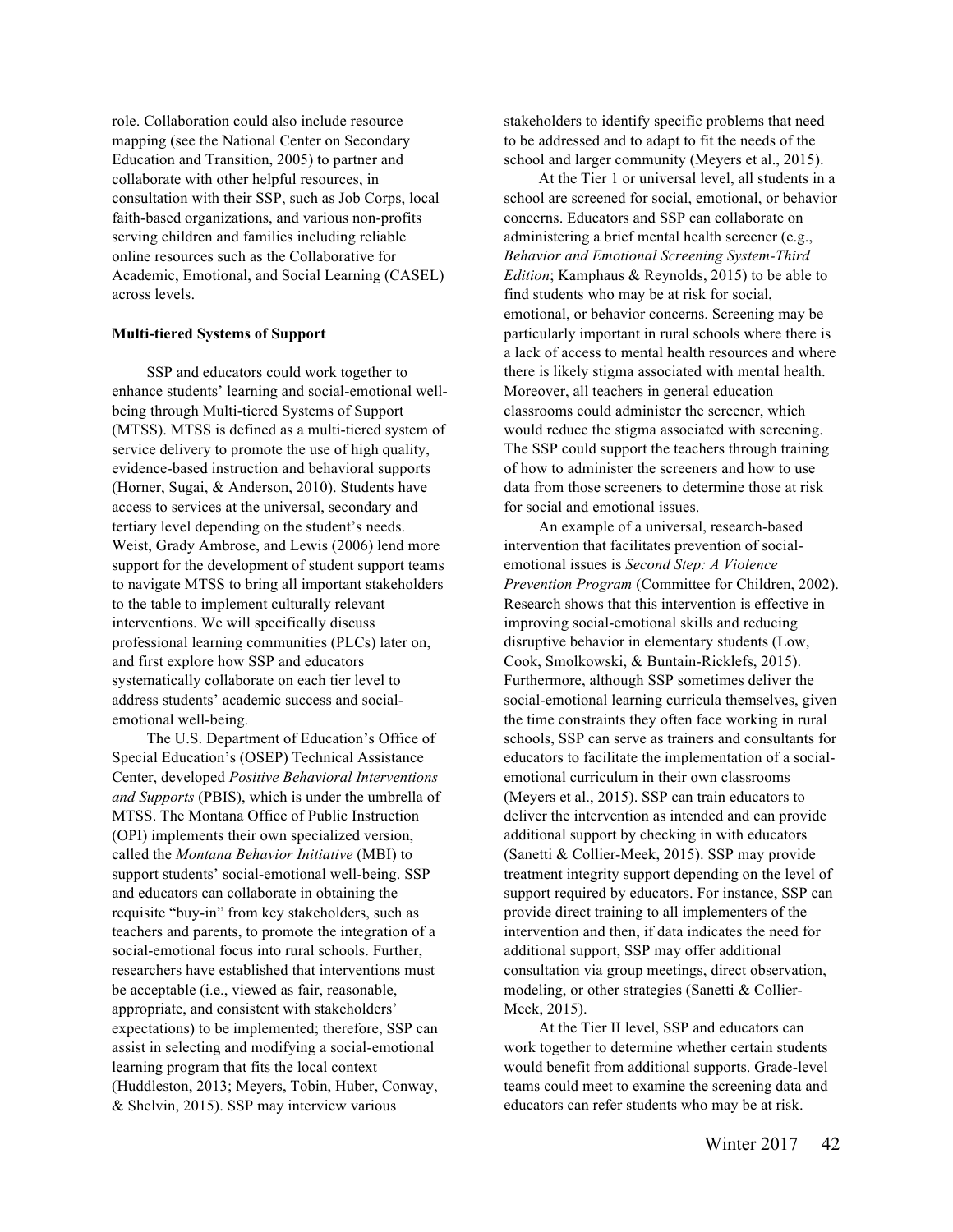Further, educators may recommend that a particular student receive additional support from SSP given the day-to-day changes that students often experience. For instance, if a student experiences a difficult loss of a family member, educators are frequently the first to notice long-lasting changes in their students. Therefore, educators can collaborate with SSP to enroll the student in a weekly group on grief. In addition to working together to determine which students would benefit from additional supports, SSP are most commonly the providers of small-group interventions, such as a group on grief, social skills groups, or groups to support students who identify as a sexual and/or gender minority. Other interventions showing positive impacts like Check-in/Check-out (CICO; Mitchell, Adamson, & McKenna, 2016) are important for educators and SSP to consider in their consultation. See PBIS World at http://www.pbisworld.com/ for additional information.

For students who are not responsive to Tier I or Tier II interventions, more intensive individualized intervention may be provided at the Tier III level. Educators and SSP can continue to work together to determine whether particular students would benefit from an even more individualized level of support. SSP typically provide the Tier III services through meeting individually with students, or SSP may assist the student and their family in obtaining individualized support within the community. Importantly, SSP can collaborate with educators to engage in a bidirectional information sharing process. For instance, SSP can provide information regarding the symptoms the students might display and how the student's diagnosis and associated symptoms might affect the child's functioning at school (Yosai, Rose Baker, Ahlers, & Goforth, 2016). In turn, educators can keep SSP informed regarding important emotional, social, or behavioral changes. Further, SSP can collaborate with educators to provide updates on the skills the student is learning or to implement interventions in the classroom that will be helpful to the student. Specifically, a student's classroom teacher can provide specific praise or encouragement to a student for using a relaxation/coping skill learned with SSP (e.g., breathing techniques, asking for a break) in the classroom. In addition, educators and SSP can work together to utilize needed interventions in the classroom (e.g., assistance in setting up a visual schedule, training on how to deliver time out for aggressive behavior).

#### **Effectively Utilizing SSP in Schools**

The function and responsibilities of specialized support personnel can vary greatly from school to school. As a result, professional roles of these personnel can be unknown or unclear to the educators, or even to those SSP themselves. Many school counselors and school psychologists continue to advocate for their defined professional roles at a local and state level using national professional organization standards. Regardless of the data to support these models, local decisions on how to manage and fill student support personnel time typically takes precedent. Administrators and other staff must learn about the roles of school counselors and school psychologists so they can make the most informed decision on how best to utilize the knowledge and skills of these professionals. Similarly, SSP must also learn more about the roles and responsibilities of the educators in the school. Few states require teaching to become a school counselor or school psychologist and while many have teaching or other experience in schools, the unique dynamics in each district, school, and classroom needs to be understood and respected by outsiders looking to provide support.

SSP could attend or present at conferences of the other education professionals, particularly within the state (e.g., the school counselor attends the state education conference). In Montana, there is a large, annual conference held in the fall, the MEA-MFT Educators Conference. The conference is held at a different city each year and is a major event for continuing education. The state's school counseling association hosts their own track of educational sessions focused on a broad array of topics, which all educators are welcomed to attend. Face-to-face meetings through conferences like these may be especially helpful in rural states where there may be few numbers of these professionals and may facilitate stronger connections or even partnerships through the academic year.

Additionally, and related to earlier discussion of MTSS, SSP are also creating professional learning communities (PLC; DuFour, DuFour, & Eaker, 2009) in districts or regional areas to learn more about how professional roles function from school-to-school as well as to discuss opportunities for collaboration with educators across levels. The purposefulness of PLCs rather than "just another meeting" focuses on 10 critical questions DuFour (2007, p. 5) details that collectively guide the team to identify common goals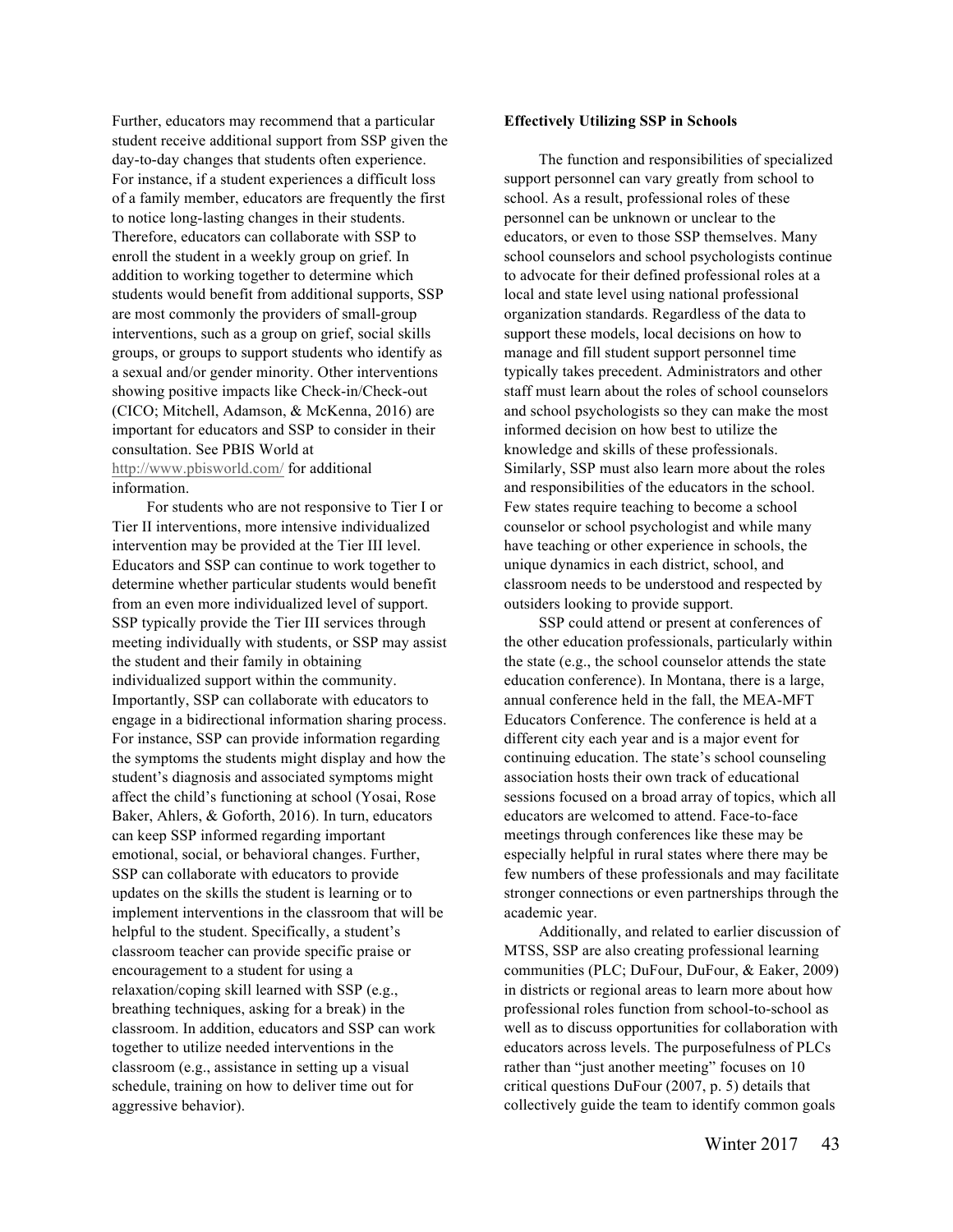for students and data driven assessment of the PLC efforts as well as students' performance. These questions include:

- 1. Are we clear on the knowledge, skills, and dispositions each student is to acquire as a result of this course, grade level, and unit we are about to teach?
- 2. Have we agreed on the criteria we will use in assessing the quality of student work, and can we apply the criteria consistently?
- 3. Have we developed common formative assessments to monitor each student's learning on a timely basis?
- 4. Do we use the formative assessments to identify students who are having difficulty in their learning so that we can provide those students with timely, systematic interventions that guarantee them additional time and support for learning until they have become proficient?
- 5. Do we use data to assess our individual and collective effectiveness? Do assessment results help us learn from one another in ways that positively affect our classroom practice?
- 6. Does our team work interdependently to achieve SMART goals that are Strategic, Measurable, Attainable, Results-oriented, and Time-bound?
- 7. Are continuous improvement processes built into our routine work practice?
- 8. Do we make decisions by building shared knowledge regarding best practices rather than simply pooling opinions?
- 9. Do we demonstrate, through our collective efforts, our determination to help all students learn at high levels?
- 10. Do we use our collaborative team time to focus on these critical issues?

Although shifting some of the language of these questions, such as "course" to "intervention" to better relate to social-emotional learning programming this best practice provides important structure for educators and SSP working together. Along these lines, SSP should also make efforts to describe and define support roles to educators at school staff or level meetings to create awareness and clarification. Although access to face-to-face events can be challenging, online opportunities to connect have also been growing to learn more about the roles and resources SSP can provide. In addition to national and state professional organization websites to gain

clarity, the Montana OPI offers the Comprehensive System of Personnel Development (CSPD) online. Training content vary throughout the year and each year, but it provides a platform to exchange information and ideas across professional content areas including keeping educators informed of support services available to them. For example, a monthly podcast was offered on a range of topics school counselors frequently cope with (e.g., suicidality, cutting, homelessness). Experts provided information along with a question and answer session that allowed access to all educators to learn more while getting insight into the range of topics SSP cope with in their work and, therefore, could be a resource for educators. The key to all of these strategies is the openness and action to seize the opportunity to learn from each other and how to be most effective to serve students.

## **Conclusion**

There is a clear need to support the increasing numbers of students in the U.S. experiencing socialemotional issues in school. Although data on mental health is continuing to grow, more research is needed to know particularly how school personnel are making a difference in schools located in rural communities. The lack of resources for mental health in these communities highlights the importance of effective and deliberate collaboration between educators and specialized support personnel.

Additionally, the collaboration of other mental health providers within the school or in the community needs to be further developed. Although we discussed the confusion and sometimes overlap in roles between school counselors and school psychologists, particularly in rural communities, many states also employ school social workers as well as private mental health organizations to provide more intensive individual therapy through clinical mental health counselors or social workers. The additional supports could create more robust mental health teams; however, they can also facilitate challenges in communication, collaboration, or cohesion between and among mental health professionals.

Regardless of what professionals a school retains, the need for collaboration with educators is highlighted again and again. Although isolated geographically, rural and Native American communities have rich and complex traditions and cultures. Educators and mental health support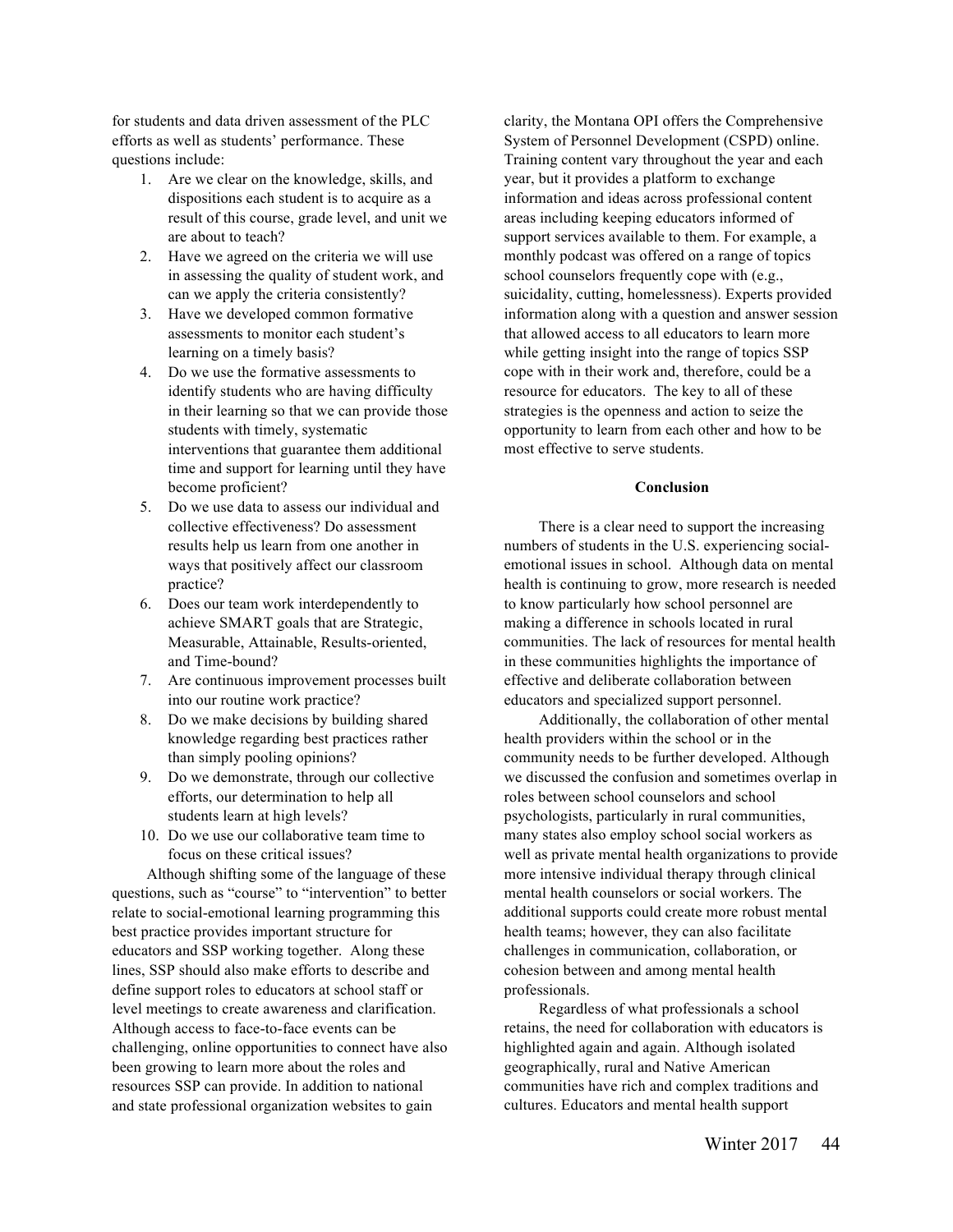personnel hold a professional responsibility to work together as they become members of those communities to support the needs of students –

despite the challenges everyone faces, it takes a collaborative village to raise a healthy child.

## **References**

American Counseling Association. (2014). *ASCA mindsets & behaviors for student success: K-12 college- and career-readiness standards for every student.* Retrieved on November 28, 2016 from

https://schoolcounselor.org/asca/media/asca/ho me/MindsetsBehaviors.pdf

American School Counseling Association. (2012). The ASCA national model: A framework for school counseling. Alexandria, VA: Author.

- Becker, K. D., Brandt, N. E., Stephan, S. H., & Chorpita, B. F. (2013). A review of educational outcomes in the children's mental health treatment literature. *Advances in School Mental Health Promotion, 7*, 1-4.
- Beebe-Frankenberger, M. & Goforth, A. N. (2014). Best practices in school psychological practice in rural settings. In A. Thomas & P. Harrison (Eds.), *Best Practices in School Psychology: Foundations* (Vol. VI). Bethesda, MD: National Association of School Psychologists.
- Butts, E., Casey, S., & Ewen, C. (2014). Advancing school mental health in Montana: Partnership, research, and policy. In M. D. Weist, N. A. Lever, C. P. Bradshaw, & J. S. Owens (Eds.), *Handbook of school mental health: Research, training, practice, and policy* (75-86). New York: Springer US.
- CASEL. (n.d.). Collaborative for academic, social, and emotional learning. Retrieved from http://www.casel.org/

Carlson, K. T. (2006). Poverty and youth violence exposure: Experiences in rural communities. *Children & Schools, 28*(2), 87-96. doi:http://dx.doi.org/10.1093/cs/28.2.87

Choi, H., Whitney, Y., Korcuska, S., & Proctor, T. (2008). Consultation practices between school counselors and school psychologists: Implications for training and practice. *Journal of Applied School Psychology, 24*(2), 303-318.

Committee for Children. (2012). *Second step: A violence prevention program curriculum grades 4-5 teacher's guide* (3 ed.). Seattle, WA: author.

Cornell, D., Gregory, A., Huang, F., & Fan, X. (2013). Perceived prevalence of bullying and teasing predicts high school dropout

rates. *Journal of Educational Psychology*, *105*, 138-149.

DuFour, R. (2007). Professional learning communities: A bandwagon, an idea worth consider, or our best hope for high levels of learning? *Middle School Journal, 39,* 4-8.

DuFour, R., DuFour, R., & Eaker, B. (2009). New insights into professional learning communities at work. *The challenge of change: Start school improvement now, 2*, 87-103.

- Farmer, E. M. Z., Burns, B. J., Phillips, S. D., Angold, A., & Costello, E. J. (2003). Pathways into and through mental health services for children and adolescents. *Psychiatric Services, 54*(1), 60-66. doi:10.1176/appi.ps.54.1.60
- Gibbons, M. M., Diambra, J. F., & Buchanan, D. K. (2010). School counselor perceptions and attitudes about collaboration. *Journal of School Counseling, 8*(34), 1-28.
- Heflinger, C. A., Wallston, K. A., Mukolo, A., & Brannan, A. M. (2014). Perceived stigma toward children with emotional and behavioral problems and their families: The Attitudes about Child Mental Health Questionnaire (ACMHQ). *Journal of Rural Mental Health, 38*, 9-19. doi:

http://dx.doi.org/10.1037/rmh0000010

Howell, E., & McFeeters, J. (2008). Children's mental health care: Differences by race/ethnicity in urban/rural areas. *Journal of Health Care for the Poor and Underserved, 19*, 237-247. doi: 10.1353/hpu.2008.0008

Horner, R. H., Sugai, G., & Anderson, C. M. (2010). Examining the evidence base for school-wide positive behavior support. *Focus on Exceptional Children, 42*, 1-14.

Huddleston, L. (2013). *Evaluating treatment acceptability, treatment integrity, and cultural modifications of a bullying prevention intervention.* Available from PsycINFO. (1492675898; 2013-99231-121).

Juvonen, J., Wang, Y., & Espinoza, G. (2011). Bullying experiences and compromised academic performance across middle school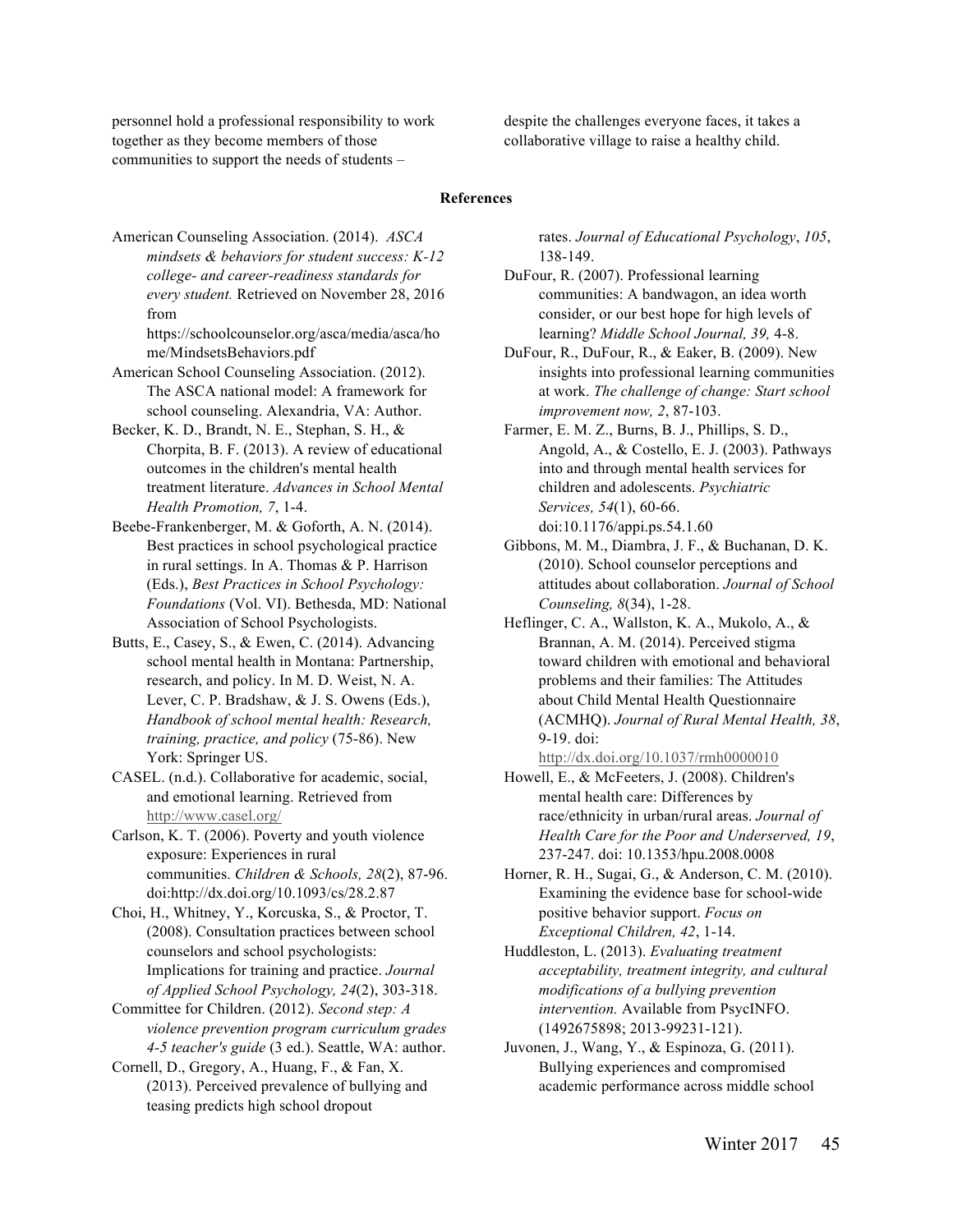grades. *The Journal of Early Adolescence, 31,*  152-173. doi:10.1177/0272431610379415

- Reynolds, C. R., & Kamphaus, R. W. (2015). BASC-3 Behavioral and Emotional Screening Systems. http://www.pearsonclinical.com/education/prod ucts/100001402/behavior-assessment-systemfor-children-third-edition-basc-3.html
- Koller, J. R., & Bertel, J. M. (2006). Responding to today's mental health needs of children, families and schools: Revisiting the preservice training and preparation of school-based personnel. *Education & Treatment of Children, 29*(2), 197- 217.
- Lenardson, J. D., Ziller, E. C., Lambert, D., Race, M. M., & Yousefian, A. (2010). Access to mental health services and family impact of rural children with mental health problems. University of Southern Maine Muskie School of Public Service: Main Rural Health Research Center.
- Low, S., Cook, C. R., Smolkowski, K., & Buntain-Ricklefs, J. (2015). Promoting social–emotional competence: An evaluation of the elementary version of Second Step®. *Journal of School Psychology, 53*, 463-477. doi: http://dx.doi.org/10.1016/j.jsp.2015.09.002
- Masten, A. S., Roisman, G. I., Long, J. D., Burt, K. B., Obradović, J., Riley, J. R.et al. (2005). Developmental cascades: Linking academic achievement and externalizing and internalizing symptoms over 20 years. *Developmental Psychology, 41*, 733-746.
- Merikangas, K. R., He, J. P., Brody, D., Fisher, P. W., Bourdon, K., & Koretz, D. S. (2010). Prevalence and treatment of mental disorders among US children in the 2001-2004 NHANES. *Pediatrics, 125*, 75-81. doi: 10.1542/peds.2008-2598
- Meyers, A. B., Tobin, R. M., Huber, B. J., Conway, D. E., & Shelvin, K. H. (2015). Interdisciplinary collaboration supporting social-emotional learning in rural school systems. *Journal of Educational & Psychological Consultation, 25*(2-3), 109-128. doi:10.1080/10474412.2014.929956
- Michael, K. D., Albright, A., Jameson, J. P., Sale, R., Massey, C., Kirk, A.et al. (2013). Does cognitive behavioural therapy in the context of a rural school mental health programme have an impact on academic outcomes? *Advances in School Mental Health Promotion, 6*, 247-262. doi: 10.1080/1754730X.2013.832006
- Montana Department of Public Health & Human Services. (2016). *Montana 2016 suicide mortality review team report*. Retrieved from http://www.sprc.org/sites/default/files/resourceprogram/2016%20Montana%20Suicide%20Mo rtality%20Review%20Report.pdf
- Moore, C. G., Mink, M., Probst, J. C., Tompkins, M., Johson, A., & Hughley, S. (2005). Mental health risk factors, unmet needs, and provider availability for rural children: South Carolina Rural Health Research Center.
- Mitchell, B. S., Adamson, R., & McKenna, J. W. (2016). Curbing our enthusiasm: An analysis of the check-in/check-out literature using the Council for Exceptional Children's evidencebased practice standards. *Behavior Modification*, 1- 25. doi:10.1177/0145445516675273
- Murimi, M. W., & Harpel, T. (2010). Practicing preventive health: The underlying culture among low-income rural populations. *The Journal of Rural Health,26*(3), 273-282. doi:http://dx.doi.org.weblib.lib.umt.edu:8080/1 0.1111/j.1748-0361.2010.00289.x
- National Association of School Psychologists. (2010). Model for comprehensive and integrated school psychological services, NASP practice model overview. In National Association of School Psychologists (Ed). Bethesda, MD: National Association of School Psychologists.
- National Center on Secondary Education and Transition. (2005). *Essential tools: Community resource mapping.* Retrieved from http://www.ncset.org/publications/essentialtools /mapping/
- National Council for Behavioral Health. (n.d.). *Youth Mental Health First Aid.* Retrieved from http://www.mentalhealthfirstaid.org/cs/take-acourse/course-types/youth
- NBCC-International. (2014). *Mental Health Facilitation.* Retrieved from http://www.mentalhealthfacilitator.com/Progra m
- Nichols, L. M., Goforth, A. N., Borntrager, C., Ahlers, K., & Giuliani, M., (2014, September 19). *Improving teacher's understanding of children's mental health for academic success.*  Annual Conference on Advancing School Mental Health in Pittsburg, PA.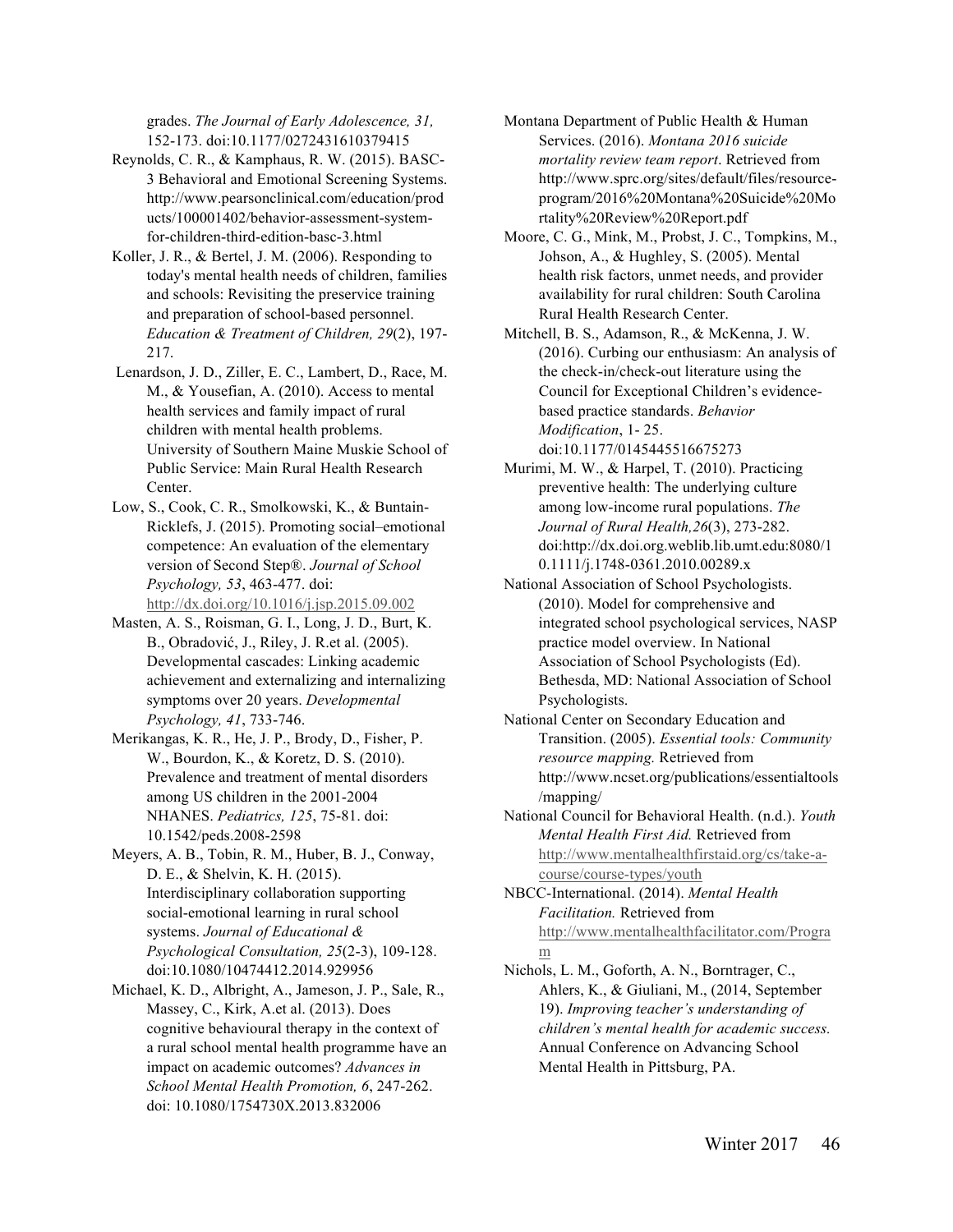Parcesepe, A. M. & Cabassa, L. J. (2013). Public stigma of mental illness in the United States: A systematic literature review. *Administration and Policy in Mental Health and Mental Health Services Research, 40*, 384-399. doi:10.1007/s10488-012-0430-z

Perou R, Bitsko RH, Blumberg SJ, Pastor P, Ghandour RM, Gfroerer JC, et al. (2013). Mental health surveillance among children-- United States 2005-2011, from http://www.cdc.gov/mmwr/preview/mmwrhtml/ su6202a1.htm?s\_cid=su6202a1\_w

PBIS World. (n.d.). Retrieved from http://www.pbisworld.com/

Reinke, W. M., Stormont, M., Herman, K. C., Puri, R., & Goel, N. (2011). Supporting children's mental health in schools: Teacher perceptions of needs, roles, and barriers. *School Psychology Quarterly, 26*(1), 1-13. doi:10.1037/a0022714

Sanetti, L. M. H., & Collier-Meek, M. A. (2015). Data-driven delivery of implementation supports in a multi-tiered framework: A pilot study. *Psychology in the Schools, 52*(8), 815- 828. doi:10.1002/pits.21861

Sisask, M., Värnik, P., Värnik, A., Apter, A., Balazs, J., Balint, M.et al. (2014). Teacher satisfaction with school and psychological well-being affects their readiness to help children with mental health problems. *Health Education Journal, 73*, 382-393. doi: 10.1177/0017896913485742

Skalski, A. K. & Smith, M. J. (2006). Responding to the mental health needs of students. *NASPOnline.* Retrieved from http://www.nasponline.org/resources/principals/ Scohol\_Based\_Mental\_Health\_Services.pdf

Stewart, H., Jameson, J. P., & Curtin, L. (2015). The relationship between stigma and self-reported willingness to use mental health services among rural and urban older adults. *Psychological Services*. doi:10.1037/a0038651

Sutton, J. M. & Pearson, R. (2002). The practice of school counseling in rural and small town

schools. *Professional School Counseling, 5*, 266-276.

- U. S. Department of Agriculture Economic Research Service. (2014). Rural poverty and well-being. Retrieved from http://www.ers.usda.gov/topics/rural-economypopulation/rural-poverty-well-being/povertyoverview.aspx
- U.S. Department of Agriculture. (2013). Report on the definition of "rural". Washington, D.C.: U.S. Department of Agriculture.
- U. S. Office of Special Education Programs. (2015). Positive Behavioral Interventions & Supports. Retrieved from https://www.pbis.org/
- Valdez, C. R., Lambert, S. F., & Ialongo, N. S. (2011). Identifying patterns of early risk for mental health and academic problems in adolescence: A longitudinal study of urban youth. *Child Psychiatry & Human Development, 42*, 521-538. doi:10.1007/s10578-011-0230-9
- Wagenfeld, M. O. (2003). A snapshot of rural and frontier America. In B. H. Stamm (Ed.), *Rural behavioral health care: An interdisciplinary guide* (pp. 33-40). Washington, D.C.: American Psychological Association.
- Weist, M. D., Grady Ambrose, M., & Lewis, C. P. (2006). Expanded school mental health: A collaborative community-school example. *Children & Schools, 28,* 45-50.
- Yosai, E.R., Ahlers, K., Rose Baker, M., & Goforth, A.N. (2016). The special education process: A primer for psychologists outside of school settings. *The Montana Psychologist.*
- Zambrano, E., Castro-Villarreal, F., & Sullivan, J. R. (2012). School counselors and school psychologists: Partners in collaboration for student success within RTI and CDCGP frameworks. *Journal of School Counseling, 10*(24). Retrieved from http://www.jsc.montana.edu/articles/v10n24.pdf

## **About the authors:**

Dr. Lindsey Nichols is an Assistant Professor of Counselor Education at the University of Montana – Missoula. She is a licensed school counselor and Licensed Clinical Professional Counselor in Montana. Her research interests include counseling preparation, practice, and research, as well as cultural approaches to health and wellness.

Dr. Goforth is an Assistant Professor of Psychology and Director of the School Psychology Graduate Training Programs in the Department of Psychology at the University of Montana. Her primary research is related to serving